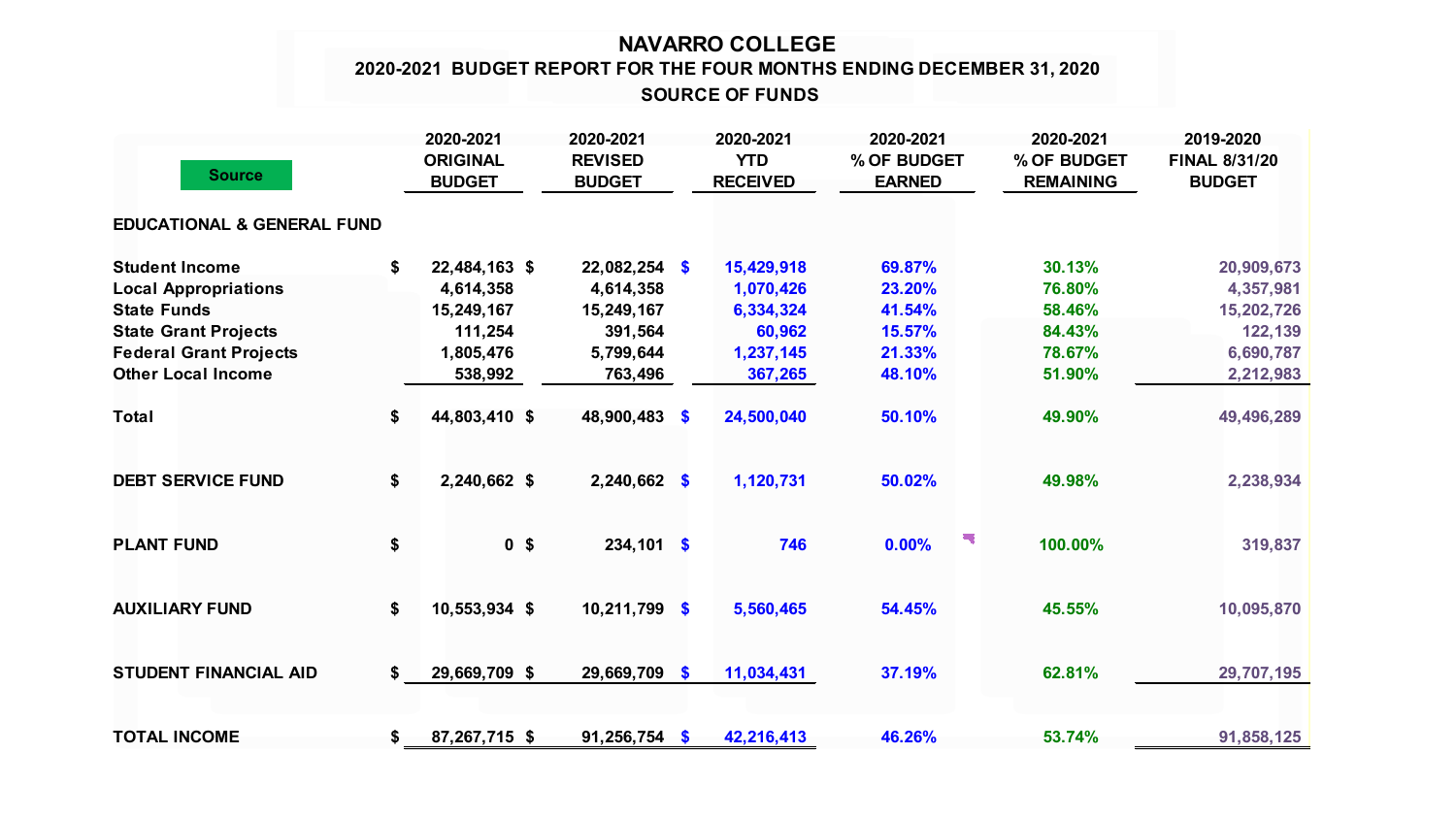## **NAVARRO COLLEGE 2019-2020 BUDGET REPORT FOR THE FOUR MONTHS ENDING DECEMBER 31, 2019 SOURCE OF FUNDS**

| <b>Source</b>                         | 2019-2020<br><b>ORIGINAL</b><br><b>BUDGET</b> | 2019-2020<br><b>REVISED</b><br><b>BUDGET</b> |              | 2019-2020<br><b>YTD</b><br><b>RECEIVED</b> | 2019-2020<br>% OF BUDGET<br><b>EARNED</b> | 2019-2020<br>% OF BUDGET<br><b>REMAINING</b> |
|---------------------------------------|-----------------------------------------------|----------------------------------------------|--------------|--------------------------------------------|-------------------------------------------|----------------------------------------------|
| <b>EDUCATIONAL &amp; GENERAL FUND</b> |                                               |                                              |              |                                            |                                           |                                              |
| <b>Student Income</b>                 | \$<br>22,186,176 \$                           | 22,186,176 \$                                |              | 16,579,215                                 | 74.73%                                    | 25.27%                                       |
| <b>Local Appropriations</b>           | 3,868,321                                     | 4,357,981                                    |              | 1,005,109                                  | 23.06%                                    | 76.94%                                       |
| <b>State Funds</b>                    | 15,202,726                                    | 15,202,726                                   |              | 6,344,027                                  | 41.73%                                    | 58.27%                                       |
| <b>State Grant Projects</b>           | 155,935                                       | 115,354                                      |              | 41,324                                     | 35.82%                                    | 64.18%                                       |
| <b>Federal Grant Projects</b>         | 2,212,462                                     | 2,154,337                                    |              | 459,137                                    | 21.31%                                    | 78.69%                                       |
| <b>Other Local Income</b>             | 479,350                                       | 538,191                                      |              | 206,979                                    | 38.46%                                    | 61.54%                                       |
| <b>Total</b>                          | \$<br>44,104,970 \$                           | 44,554,765                                   | S.           | 24,635,791                                 | 55.29%                                    | 44.71%                                       |
| <b>DEBT SERVICE FUND</b>              | \$<br>2,238,934 \$                            | $2,238,934$ \$                               |              | 1,131,770                                  | 50.55%                                    | 49.45%                                       |
| <b>PLANT FUND</b>                     | \$<br>0 <sup>5</sup>                          | $10,000$ \$                                  |              | 294                                        | 0.00%                                     | 100.00%                                      |
| <b>AUXILIARY FUND</b>                 | \$<br>10,422,427 \$                           | 10,464,427                                   | $\mathbf{s}$ | 5,681,151                                  | 54.29%                                    | 45.71%                                       |
| <b>STUDENT FINANCIAL AID</b>          | \$<br>29,707,195 \$                           | 29,707,195                                   | <b>S</b>     | 13,345,920                                 | 44.92%                                    | 55.08%                                       |
| <b>TOTAL INCOME</b>                   | \$<br>86,473,526 \$                           | 86,975,321                                   | <b>S</b>     | 44,794,926                                 | 51.50%                                    | 48.50%                                       |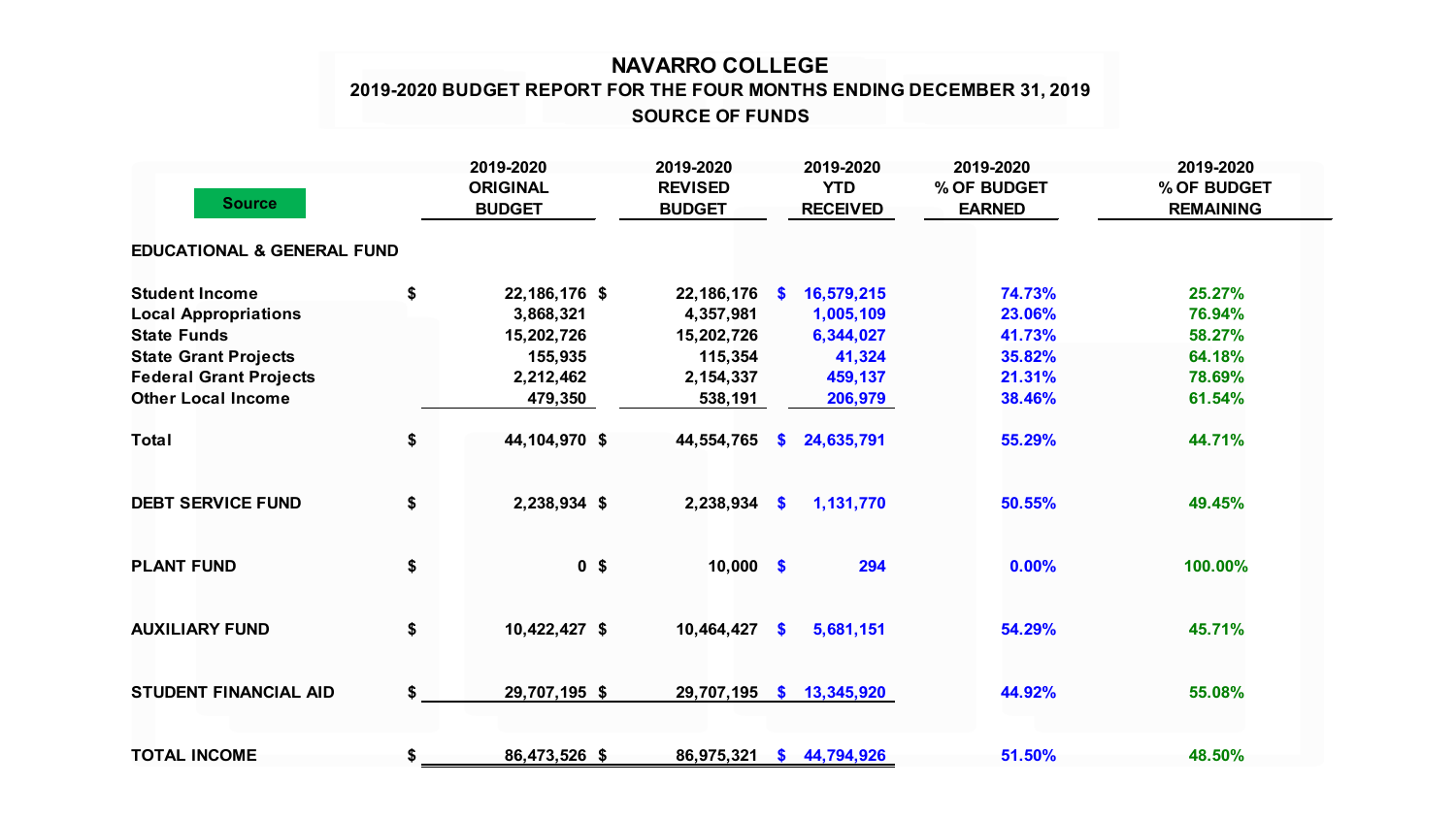## **NAVARRO COLLEGE 2020-2021 BUDGET REPORT FOR THE FOUR MONTHS ENDING DECEMBER 31, 2020 DISBURSEMENT OF FUNDS**

|                                           |    | 2020-2021                        | 2020-2021                       | 2020-2021                     |                               | 2020-2021                      | 2020-2021                       | 2019-2020                             |
|-------------------------------------------|----|----------------------------------|---------------------------------|-------------------------------|-------------------------------|--------------------------------|---------------------------------|---------------------------------------|
| <b>Disbursement</b>                       |    | <b>ORIGINAL</b><br><b>BUDGET</b> | <b>REVISED</b><br><b>BUDGET</b> | <b>YTD</b><br><b>EXPENSED</b> | 2020-2021<br><b>OBLIGATED</b> | % OF BUDGET<br><b>EXPENDED</b> | % OF BUDGET<br><b>REMAINING</b> | <b>FINAL 8/31/20</b><br><b>BUDGET</b> |
| <b>EDUCATIONAL &amp; GENERAL FUND</b>     |    |                                  |                                 |                               |                               |                                |                                 |                                       |
|                                           |    |                                  |                                 |                               |                               |                                |                                 |                                       |
| <b>General Administration</b>             | \$ | 2,192,645 \$                     | $2,196,614$ \$                  | 728,917                       | \$<br>421,940                 | 52.39%                         | 47.61%                          | 2,107,626                             |
| <b>Student Services</b>                   |    | 3,776,017                        | 3,661,867                       | 1,026,089                     | 614,990                       | 44.82%                         | 55.18%                          | 3,501,082                             |
| <b>General Institutional</b>              |    | 4,862,135                        | 4,820,536                       | 1,764,577                     | 808,008                       | 53.37%                         | 46.63%                          | 4,652,753                             |
| <b>Instructional Administration</b>       |    | 1,445,011                        | 1,453,503                       | 428,734                       | 192,020                       | 42.71%                         | 57.29%                          | 1,395,697                             |
| <b>Staff Benefits</b>                     |    | 7,168,132                        | 7,168,132                       | 2,146,057                     | 2,874,368                     | 70.04%                         | 29.96%                          | 6,236,252                             |
| <b>Resident Instruction:</b>              |    |                                  |                                 |                               |                               |                                |                                 |                                       |
| Academic                                  |    | 6,794,475                        | 6,666,054                       | 2,403,789                     | 697,265                       | 46.52%                         | 53.48%                          | 7,238,511                             |
| Career                                    |    | 6,307,742                        | 6,253,764                       | 2,052,669                     | 1,065,698                     | 49.86%                         | 50.14%                          | 6,062,073                             |
| Planetarium                               |    | 76,603                           | 77,842                          | 27,968                        | 11,271                        | 50.41%                         | 49.59%                          | 82,672                                |
| <b>Museum</b>                             |    | 155,520                          | 156,368                         | 44,308                        | 30,652                        | 47.94%                         | 52.06%                          | 172,979                               |
| <b>Events</b>                             |    | 65,063                           | 65,144                          | 24,446                        | 16,456                        | 62.79%                         | 37.21%                          | 93,448                                |
| Library                                   |    | 467,816                          | 469,220                         | 219,095                       | 50,856                        | 57.53%                         | 42.47%                          | 472,602                               |
| <b>Community Services</b>                 |    | 2,000                            | 2,000                           | $\mathbf{0}$                  | $\mathbf{0}$                  | 0.00%                          | 100.00%                         | 1,700                                 |
| <b>Plant Maintenance &amp; Operations</b> |    | 4,049,309                        | 4,297,383                       | 1,182,488                     | 401,908                       | 36.87%                         | 63.13%                          | 4,597,598                             |
| <b>Appropriations</b>                     |    | 5,679,816                        | 5,339,828                       | 2,100,419                     | $\mathbf 0$                   | 39.33%                         | 60.67%                          | 6,064,782                             |
| <b>State Grant Projects</b>               |    | 111,254                          | 391,564                         | 46,055                        | 59,784                        | 27.03%                         | 72.97%                          | 122,139                               |
| <b>Federal Grant Projects</b>             |    | 1,615,845                        | 5,638,013                       | 1,458,733                     | 554,042                       | 35.70%                         | 64.30%                          | 6,495,349                             |
| <b>Local Grant Projects</b>               |    | 34,027                           | 242,651                         | 65,354                        | 11,050                        | 31.49%                         | 68.51%                          | 199,026                               |
| <b>Total</b>                              | \$ | 44,803,410 \$                    | 48,900,483 \$                   | 15,719,698                    | \$<br>7,810,308               | 48.12%                         | 51.88%                          | 49,496,289                            |
| <b>DEBT SERVICE FUND</b>                  | \$ | 2,240,662 \$                     | $2,240,662$ \$                  | 110,484                       | \$<br>1,945,031               | 91.74%                         | 8.26%                           | 2,238,934                             |
| <b>PLANT FUND</b>                         | \$ | 0 <sup>5</sup>                   | $234,101$ \$                    | 105,518                       | \$<br>$\mathbf 0$             | $0.00\%$                       | 100.00%                         | 319,837                               |
| <b>AUXILIARY FUND</b>                     | \$ | 10,553,934 \$                    | $10,211,799$ \$                 | 3,661,150                     | \$<br>1,222,925               | 47.83%                         | 52.17%                          | 10,095,870                            |
| <b>STUDENT FINANCIAL AID</b>              | \$ | 29,669,709 \$                    | 29,669,709 \$                   | 11,872,744                    | \$<br>8,000.00                | 40.04%                         | 59.96%                          | 29,707,195                            |
| <b>TOTAL DISBURSEMENTS</b>                | \$ | 87,267,715 \$                    | $91,256,754$ \$                 | 31,469,594                    | \$<br>10,986,264              | 46.52%                         | 53.48%                          | 91,858,125                            |